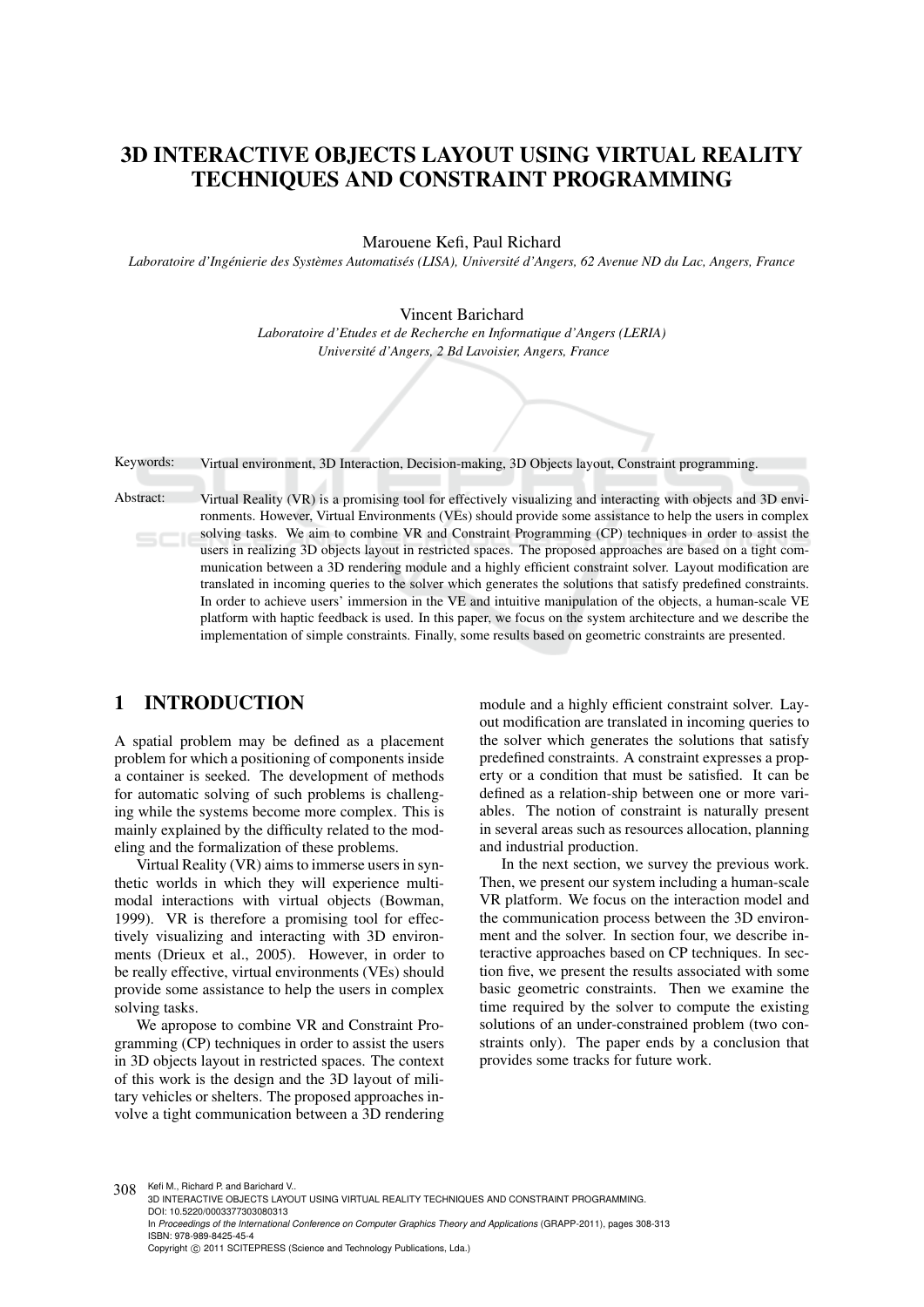# 2 RELATED WORK

Some works have proved the relevance of CP techniques for the solving of configuration problems (Honda and Mizoguchi, 1995) and Pfefferkorn (Pfefferkorn, 1975). Honda and Mizoguchi, and Pfefferkorn have demonstrated the suitability of CP as an approach which facilitates the description of constrained problems and its efficiency for avoiding combinatorial explosion. CP have been also successfully used for defining and solving physical constraints (Glencross and Murta, 1998).

Among interesting approaches based CP or Constraint Logic Programming (CLP) in 3D environments, we can cite Codognet's work in which he included a concurrent CP system into the VRML language (Codognet, 1999). Axling et al., (Axling et al., 1996) have incorporated OZ (Smolka et al., 1993), a high-level programming language supporting constraints into a distributed VE (Andersson et al., 1993). These works have been essentially dedicated to the behavior of individual objects or autonomous agents within the environment and did not address user interaction or interactive problem solving.

More recent approaches involving underconstrained problems in VEs have been developed. For example, Fernando et al., have presented the design and the implementation details of a constraintbased VE (Fernando et al., 1999). Xu et al., have investigated the combination of physics, semantics, and placement constraints and how it permits to quickly and easily layout a scene (Xu et al., 2002). Xu also generalized a richer set of semantic information leading to a new modeling technique where users can create scenes by specifying the number and distribution of classes of object to be included in the scene. Calderon et al., have presented a novel framework for interactive problem solving applied to VEs (Calderon et al., 2003). The proposed implementation was based on a fully interactive solution where both visualization and the generation of a new solution are under the control of the user. Sanchez et al. have presented a general-purpose constraint-based system for 3D object layout built on a genetic algorithm (Sanchez et al., 2003). They have described the 3D-scene by using semantic and functional features associated with the objects. The system was able to process a complex set of constraints, including geometric and pseudo-physics ones. Fages et al., have developed a generic graphical user interface (CLPGUI) for visualizing and controlling logic programs (Fages et al., 2004). The proposed architecture involves a CLP process.

More recently, Jacquenot has developed a hy-

brid generic method to solve multi-objective placement problems of free-form components (Jacquenot, 2009). The proposed method involves a hybrid approach based on both an evolutionary algorithm and a separation algorithm. A main drawback of these approaches is that all the possible solutions are not provided. In addition the user has no explanation about the non-feasibility of a given solution.

In the last few years, powerful CP-based solvers such as Gecode (Schulte, 1997), CHOCO (Jussien et al., 2009), or ILOG CP (IBM, 2010) have been developed. These CP-based solvers provide an API and could therefore be embedded in any C/C++ or java applications. However, none of them has been used in the context of interactive layout of 3D environments.

# 3 SYSTEM OVERVIEW

The proposed system supports interactive 3D objects layout through a thight communication between the constraint solver and the 3D layout. Objects manipulation are transcribed to queries sent to the constraints solver. Then automatic reconfiguration of the 3D layout will be achieved. In addition, this system allows the user to explore the different solution (Kefi et al., 2010).

In order to allow users' immersion in the virtual world and assist him/her in the 3D layout task, a human-scale VR platform with haptic feedback is used (Fig.1). This platform provides haptic cues using a string-based force feedback interface (Richard et al., 2006). Stereoscopic images are displayed on a rear-projected large screen and are viewed using polarized glasses.



Figure 1: User manipulating the 3D objects using the human-scale VR platform.

Generally, mechanisms for solving underconstrained problems are triggered by a modification of the variables values and/or constraints.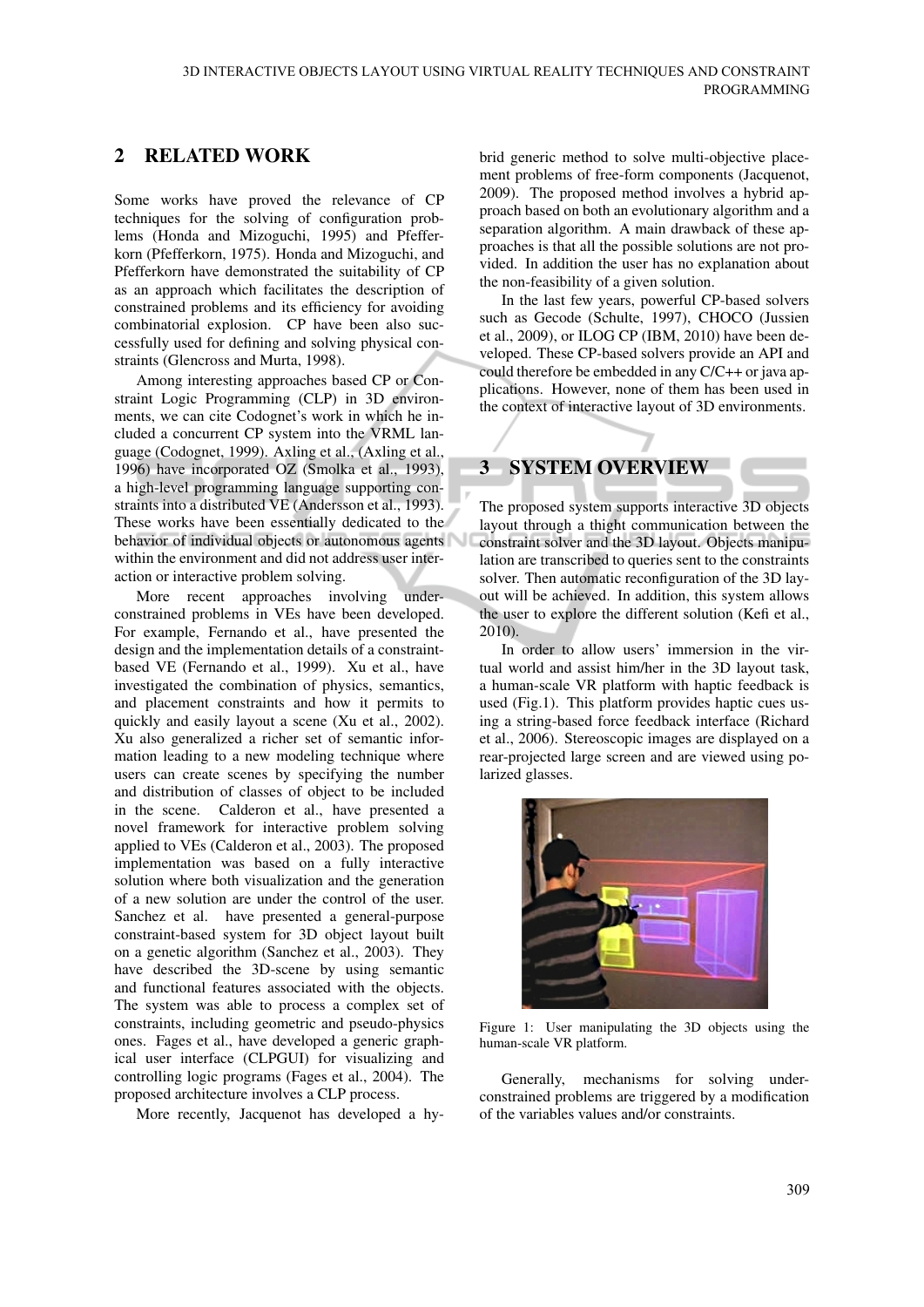In our case, 3D layout modifications will be translated into inputs to the solver which will act on the variables whose values were changed by the user's interaction. For example, for a given spatial configuration, the user can change the position of certain objects which modifies the underlaying constraints. This triggers the solver which, by propagation of constraints, provides new possible configurations of the 3D layout.



Figure 2: Illustration of the system architecture.

The general architecture of the system is illustrated in figure 2. Exploration of the solutions begins by a first solution from which the user can explore other possible configurations. The user is thus able to interact with the selected configuration by moving any objects.

## 3.1 Architecture of Interaction Model

The aim of the interaction model is to link user's interaction with the VE and inputs / outputs of the solver. The work of the solver is based on a specific logic depending on which it is triggered by the addition of new constraints and produces results in the form of new positions of objects. Thus, two aspects are concerned: (1) how the solver responds to user's actions, and (2) how the solutions proposed by the solver will automatically modify the VE.



Figure 3: Interaction mechanism.

The modification of the environment will generate an event that will be sent to the solver through the communication module. According to these queries, the solver will propose new solutions that will update

the current configuration of the VE. Let us consider the simple example where the user moves the gray object (circled) to the right from an initial solution computed by the solver (Fig. 3). An event will be automatically generated and the communication module will post new constraints to the solver. These constraints will be applied on the object whose index is encapsulated in the event sent to the solver. The solver will thus be re-called and the new position of the concerned objects, and possibly those of other objects, will be encapsulated in another event sent to the VE via the communication module. The new positions of objects will be extracted and the VE will be updated.

# 4 INTERACTIVE APPROACHES

As mentioned before, our objective is to propose and implement interactive approaches to allow interactive 3D layout. Most approaches are based on the architecture and interaction mechanisms described above. The application starts by allowing the user to select 3D objects and constraints to be satisfied. Then the system launches a dialogue with the constraint solver to check the feasibility of 3D arrangements. Then, the user will have three possibilities for interaction with the objects. These are described in following paragraphs.

#### 4.1 First Approach

This approach is the most straightforward. Taking into account the predefined constraints and the objects selection, all feasible configurations will be computed by the solver and displayed. Then, the user will be able to visualize successively the solutions. The only possible interactions are the control of the viewpoint. If the case of too many solutions, the system only displays the first ten solutions. In order to reduce the number of proposed solutions, closer ones will be automatically eliminated.

## 4.2 Second Approach

The second approach is illustrated in Figure 4. In this case, the user interacts with the solutions by moving any objects in space. After each displacement, the solver is re-called to compute the new solutions. The last displacement could also be canceled if a constraint is not respected. Once the new solutions are computed, the 3D environment is automatically reconfigured. In order to assist the user during object manipulation, the system provides multi-modal (visual, auditory and kinesthetic) feedbacks.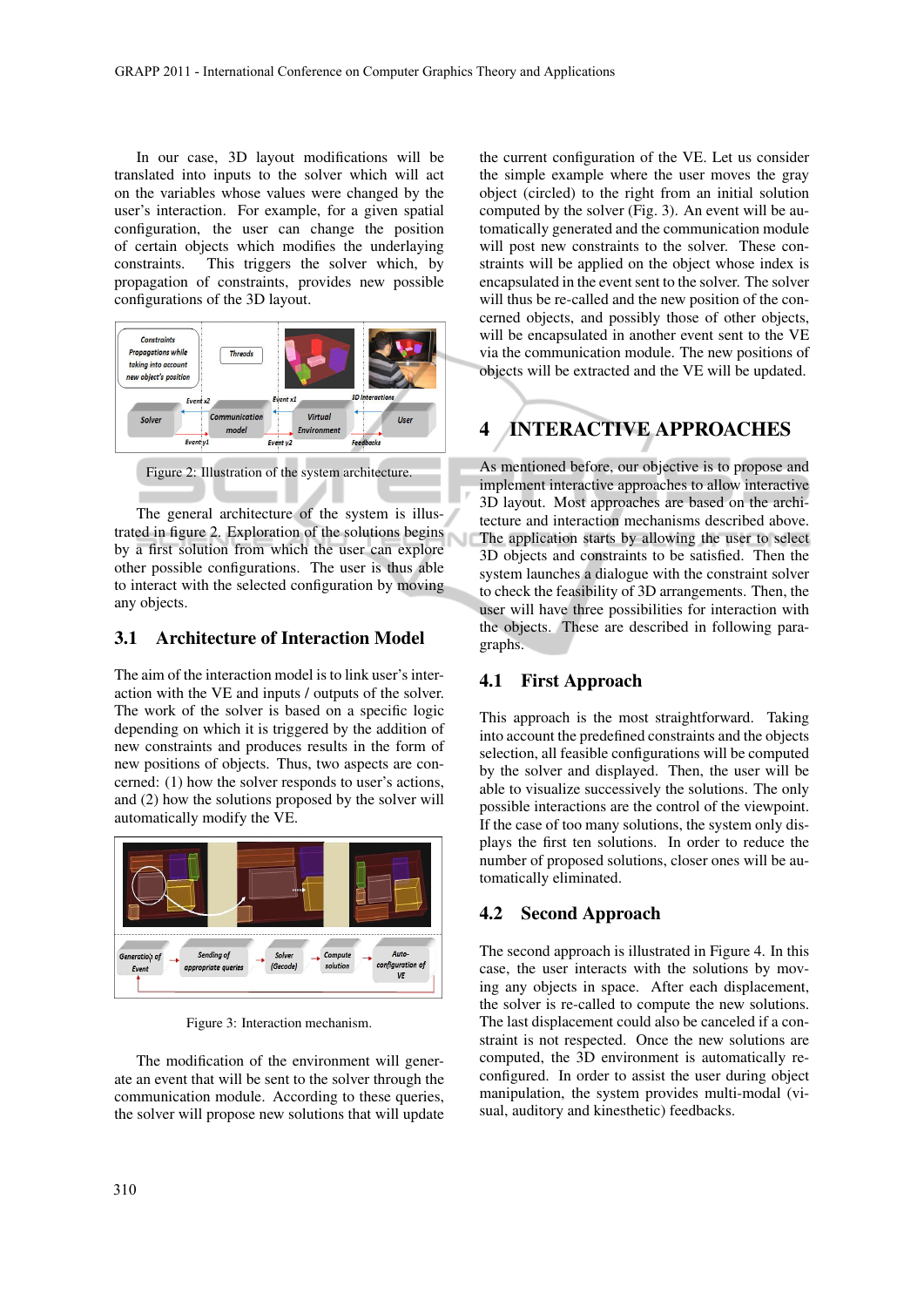

Figure 5: Illustration of the third approach.

# 4.3 Third Approach

This approach is the more interesting one because it allows to take into account the user's preferences from the very beginning. Thus, the system enables the user to add objects successively in the environment. Each addition of object calls the solver that applies the new constraints added on the object and propagates these to calculate new layout solutions (Fig. 5). Thus, the system automatically reconfigures itself as a consequence of the addition of a new object. It is important to note that the solver is not called to define a new constraint satisfaction problem but only to propagate new constraints.

# 5 IMPLEMENTATION OF CONSTRAINTS

In our context, constraints can be divided into two categories: geometric constraints and sematic constraints. The geometric constraints are related to the physical placement of 3D objects. For example, the *no overlapping* constraint, illustrated in Figure 6, pre-

vents the objects to overlap. The semantic constraints are related to variables such as temperature, vibration or electromagnetic radiation. This type of constraints are based of physical equation and are more difficult to implement.

This section presents the results associated with some basic geometric constraints that are illustrated by simple examples. In these examples, the same propagation techniques have been used. Similarly, we used the same heuristics to select the variables and their associated values (Solnon, 2003).



Figure 6: Illustration of the *no overlapping* constraint.

## 5.1 No overlapping Constraint

Whatever the context of the layout problem, the straightforward constraint to satisfy is the *No overlapping* constraint. Indeed, this constraint avoids the intersection between the different objects. Let us consider the example of ten objects (represented by their bounding box) on which we apply the *No overlapping* constraint. The figure shows the first solution computed by the solver.



Figure 7: Illustration of the *minimum distance* constraint.

## 5.2 Minimum distance Constraint

This constraint forces the 3D objects to be separated by a distance greater than or equal to a minimum distance (*dmin*) specified by the user. This constraint can also be used for positioning heat sources away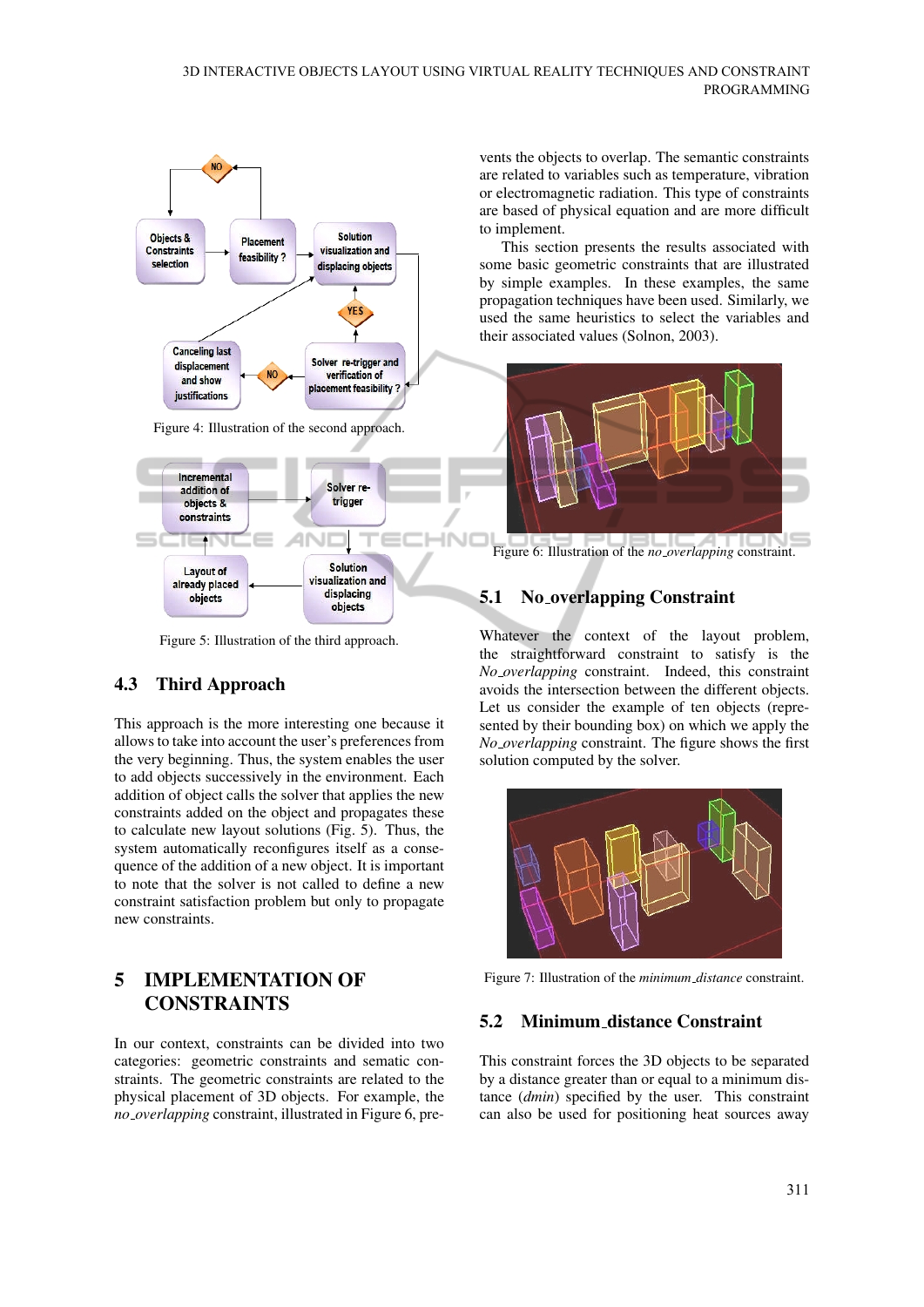from other objects. An illustration of this constraint is given in the Figure 7.

#### 5.3 Object\_on\_object Constraint

In many situations, the application requires that some objects are placed on others. We have considered this situation by implementing a *Object on object* constraint. In the example illustrated in Figure 8, this constraint is applied on the green and yellow objects, and then on the yellow and the gray objects.



Figure 8: Illustration of the *object on object* constraint.

## 5.4 On floor Constraint

In most applications, some objects have to be placed on the floor to reduce the center of gravity of the system. Therefore, we implement the *on floor* constraint. In the example illustrated in Figure 9, this constraint was applied to ten objects.



Figure 9: Illustration of the *on floor* constraint.

## 6 RESPONSE TIME

In order to be effective the system should have a response time as small as possible. We measured the time required by the solver (Gecode) to find all the solutions, for different number of objects. Two geometric constraints have been used :the *minimum constraint* and the *on floor constraint*. The computing time vs. the number of objects is shown



Figure 10: Computing time vs. number of objects.

in Figure 10. We observed that the computing time is less than 1 sec. for a number of objects less that 50. This is acceptable since our application (3D layout of military vehicles or shelters) involves less that 50 objects. In addition, the computing time of a constraint solver highly decreases with the number of constraints. In our example, we considered two types of constraints, and we therefore expect a decrease of the computing time and a reduced number of solutions with the addition of new constraints.

# 7 CONCLUSIONS

We proposed to combine Virtual Reality (VR) and Constraint Programming (CP) techniques in order to assist the users in realizing 3D objects layout in restricted spaces. The proposed approaches are based on a tight communication between a 3D rendering module and a highly efficient constraint solver (GeCode). Layout modification are translated in incoming queries to the solver which generates the solutions that satisfy some predefined constraints. Some basic geometric constraints have been implemented and tested. Results showed that the response time of the system is less than 1 sec. for a number of objects less that 50. In the near future we will define and implement some semantic constraints and other variables such as objects orientation. In addition we will investigate the evolution of the computing time for different geometric and semantic constraints.

# **REFERENCES**

Andersson, M., Carlsoon, C., Hagsand, O., and Stahl, O. (1993). Dive - the distributed interactive virtual envi